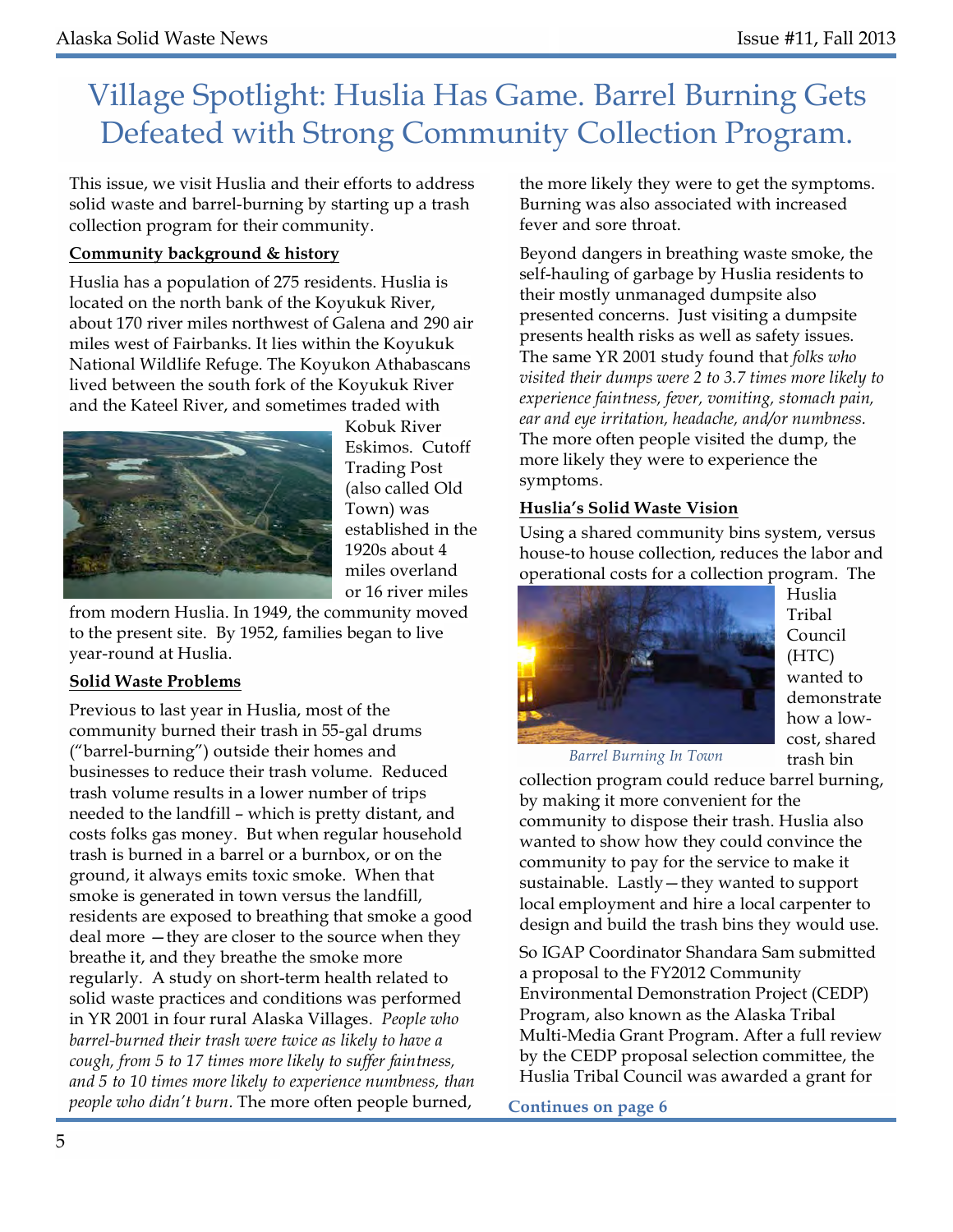\$21, 743.00 to carry out their proposed project. Huslia's approach of public education, and locallybuilt, lower-cost community bins demonstrates how a more affordable trash collection program can be achieved, and how it can reduce poor in-town practices such as barrel burning. Interested? Read on!



**Project Activities** 

*Community Education & Involvement Activities Taken:*  It can be hard to convince households

Presenting at a Community Wellness Event

to pay for a shared waste bin collection system since folks can discard their wastes in open bins without paying anyway (as long as no one sees them).

So Shandara carried out a lot of education at first, and throughout the project. Efforts included speaking about the new collection service at community meetings, developing and posting information flyers, writing and mailing out letters to each household, and announcing the new service at other community gathering times, such as bingo.



Monthly Raffle Poster to Encourage Signup.

They also collaborated with their wellness program with their first presentation carried out with an already planned Community Wellness event. Community involvement activities included door prize incentives for households who paid their collection fees. Shandara also took advantage of informal education opportunities, such as when people would ask questions

about "what's going on" when they would see the trash bins being constructed. They also began working with a local mushing team effort that is intended to get youth involved in healthy activities.





*Local hire for locally built trash bins:*  The project included a local design for the bins and developing a bin location strategy for optimum use and convenience for service users. Shandara ordered all the lumber and other supplies required to build good durable trash bins. A local carpenter was hired to build the bins. Unlike many villages who

Above: Constructing Bins and Below: Completed Trash Bin

have portable smaller bins, Huslia's bin design is a walk-in caged design where residents can drop off their trash safely in tied bags. Huslia also included and involved the RuralCap Raven AmeriCorps program and Tribal youth summer job program to assist with the construction and placement of trash bins. A total of 20 trash bins were constructed.

The location of the bins was changed a couple of times as they learned what bins were being most used, and what bins the non-paying customers were using. They also tried to place bins outside Elder's homes to make it convenient for them, and to have them be able to let folks know they should pay for using them. Elders were free. However, after a few months, Elders who wanted to be in the raffle program had to pay a reduced fee rate.

Huslia took advantage of the Rural Cap AmeriCorps and had their intern drive around to collect from the bins. They charge \$10/mo fee for households and \$20 fee for businesses. A \$15 fee is assessed for homes that have businesses in them. Elders pay \$7/mo. Huslia's plan is to use

**Continues on page 7**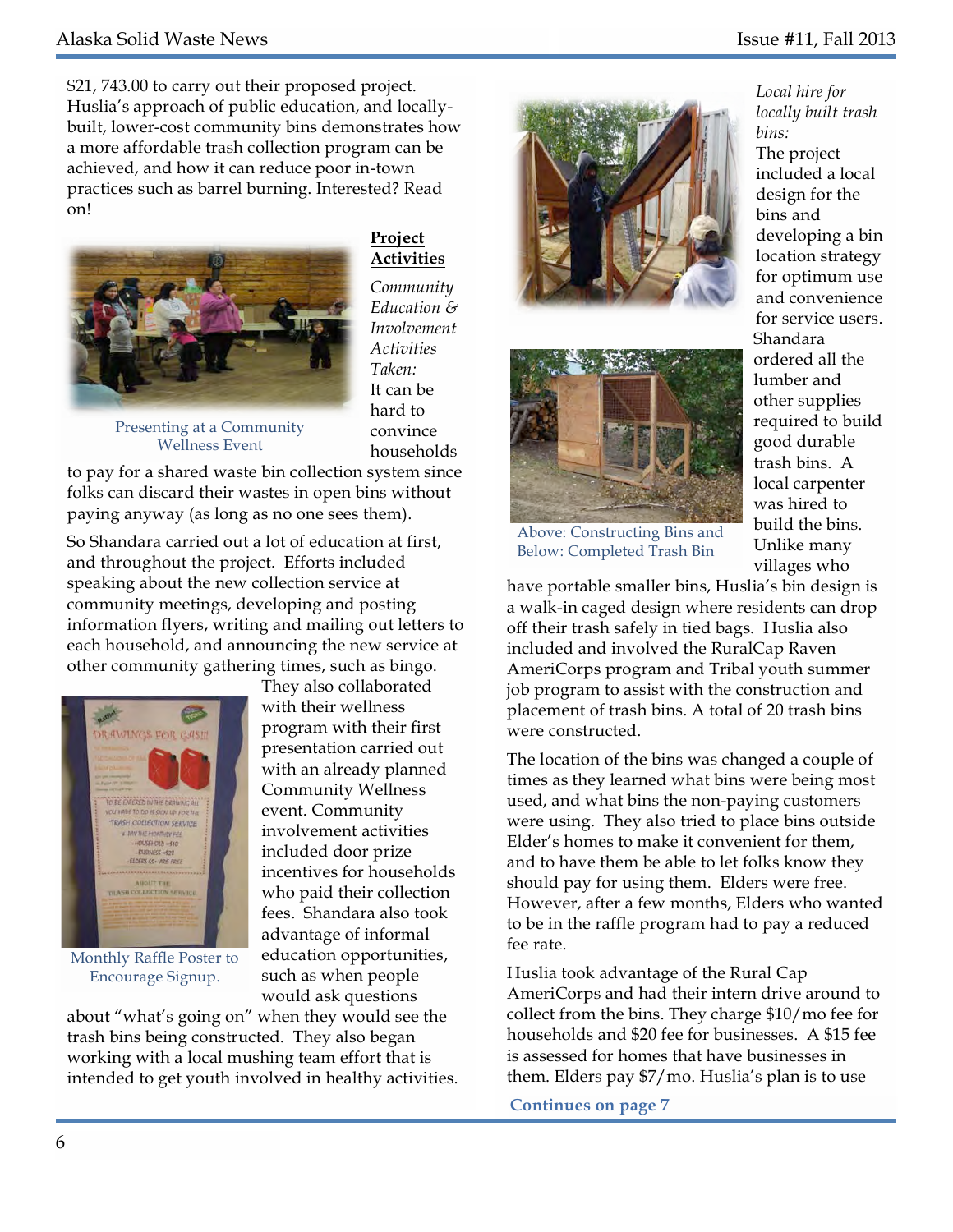the collection fees generated to pay for a collector once they don't have an intern. They will also slowly raise the fees as needed to cover the technician's wages. For now the fees cover gas, vehicle and bin maintenance, and participation incentives (Monthly raffle!), and leave a lot leftover for supporting different wellness projects in the community that help with overall environmental awareness.



#### **Results of Project:**

*For Burning:* Shandara

Huslia poster showing trash routes and days overlaying an aerial picture of the village.

conducted two (2) complete burn barrel counts, one at the beginning of the project, prior to starting up the collection and one 11 months later when the trash collection bins were available to residents and business. For each count, they counted how many homes and businesses had barrels and they visually inspected how many were being used. They had remarkable improvements, which is *Less Barrel Burning*.

In April 2012 at the start of the service, 51% of Huslia used barrel burning. By March 2013, only 26% barrel-burned! **That is about half as much smoke being breathed by the community!** Great job Shandara!

Huslia knows it was their collection service that did the trick, because it was mostly the households that were paying for service that didn't have any barrels in-use. Also, for a while in early winter they had no snow, so they had to use their ATV for collection. But they had really cold weather at the same time, so their ATV couldn't start up most of the time, and they had to stop collection. While the collection service was halted, barrel burning increased.

*For Collection Service:* **After 11 months, 60% of households and businesses had signed up and Continues on page 8** 

**were paying!** This is a great accomplishment. Huslia residents took on the responsibility to pay for that service, and their Environmental Program had an important role in accomplishing that.

*Post-Project Update:* We have an even better postproject update! It's been one and one-half years since their project started, and six months since it ended. The continued anti-burning education-- together with



Dedicated ATV and Trailer Purchased with CEDP Award possibly the households seeing and smelling the difference, and encouraging others to not burn, resulted in a long-term bigger drop in burning even for those who are not participating in the collection service.

**Only a few households are left that still burn intown!!** Yay!

And in the last few months, the door prizes were stopped and less education effort was taken, mostly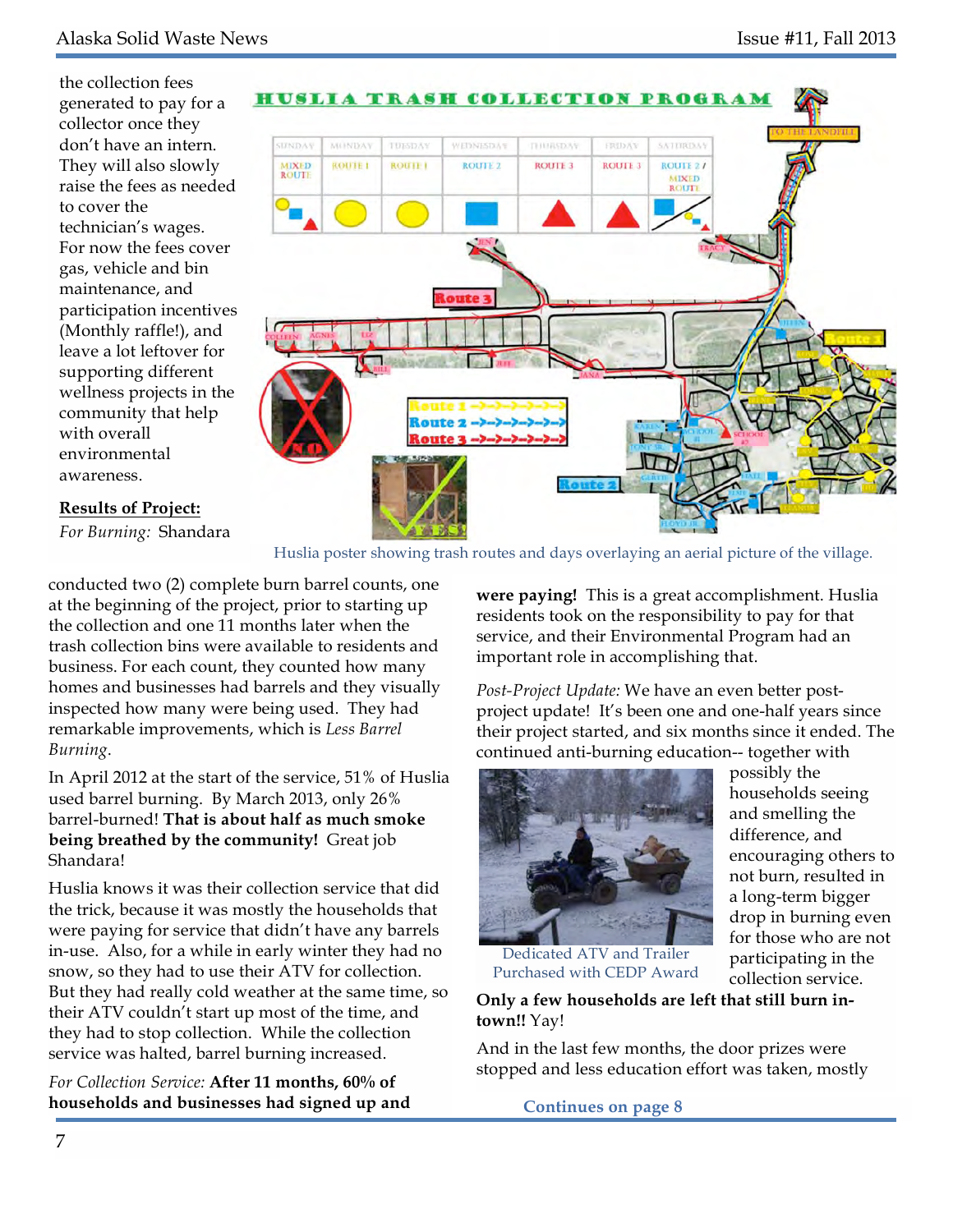

Map showing paying customers helps to determine best bin location and whether it needs to be changed.

due to a busy time period for the Environmental Program. The number of households paying for the service dropped to 44%. That is actually still a great number – it means that if you can afford door prizes and a lot of education for a year, **you can get folks so used to the collection service, most of them will keep paying (called a "behavioral change")!** 

Shandara believes that Huslia can keep increasing that collection number, and she'll be starting new efforts this Fall. To get ready for that, she is working on developing an Excel spreadsheet to keep track of paying customers in a way that makes it easier and less time-consuming.

### **Lessons Learned**

Shandara shared some helpful advice when trying to start up a trash collection service:

- Need to place trash bins most convenient for customers.
- Need to have a backup plan when vehicles break down.
- Need to find innovative and fun ways to encourage service payments.
- Squirrels like to chew into trash bags.
- Ravens are even smarter than you thought possible!
- Orange mesh fencing wrapped several times around the bins didn't really work to keep them  $011<sup>†</sup>$
- Metal latches and locks work better than wood.
- Need to keep trying new ways to get folks to sign up. Signups keep increasing if you keep trying new things.
- Monthly raffle prizes help a lot to interest folks in trying the service, but prizes can be expensive, so plan for that.
- If door prizes and raffles are stopped, paying customers will drop – but still keep up pretty high if the service has been going a while.

### **Benefits**

- After one year, Burn barrel use decreased by 50%! After 1.5 years, barrel use has decreased to just a few households!! Community health is so much better protected!
- 60% of households and businesses were paying for collection service after one year.
- 20 trash bins were built
- Community-service utility established.
- Two local jobs created- one for making the bins and one for trash collection
- Having the waste technician unload wastes at the dump instead of residents allows a better organized site that requires less management.
- Gas and maintenance costs are covered and money left over goes to environmental wellness activities that in turn encourage the community to participate in the service.

For more details on the project or just if you want to see a great community education project, please get out the popcorn and view Shandara's awesome music video! The video tells this project from the perspective of **improving environmental conditions through empowerment of community members:** <http://www.youtube.com/watch?v=PgBzHl3PAug> &feature=youtube

Shandara also presented an impressive Powerpoint Presentation at last year's AFE conference. Click on: http://zendergroup.org/docs/cedp/Husliappt.pdf

### **For more information on this project, contact:**



Huslia Tribal Council P.O. Box 70 Huslia, AK 99746 (907) 829-2269 Email: *shandarasam@yahoo.com*

To see other available resources on collection

Shandara Sam

Shandara at a community event

**Continues on page 9**